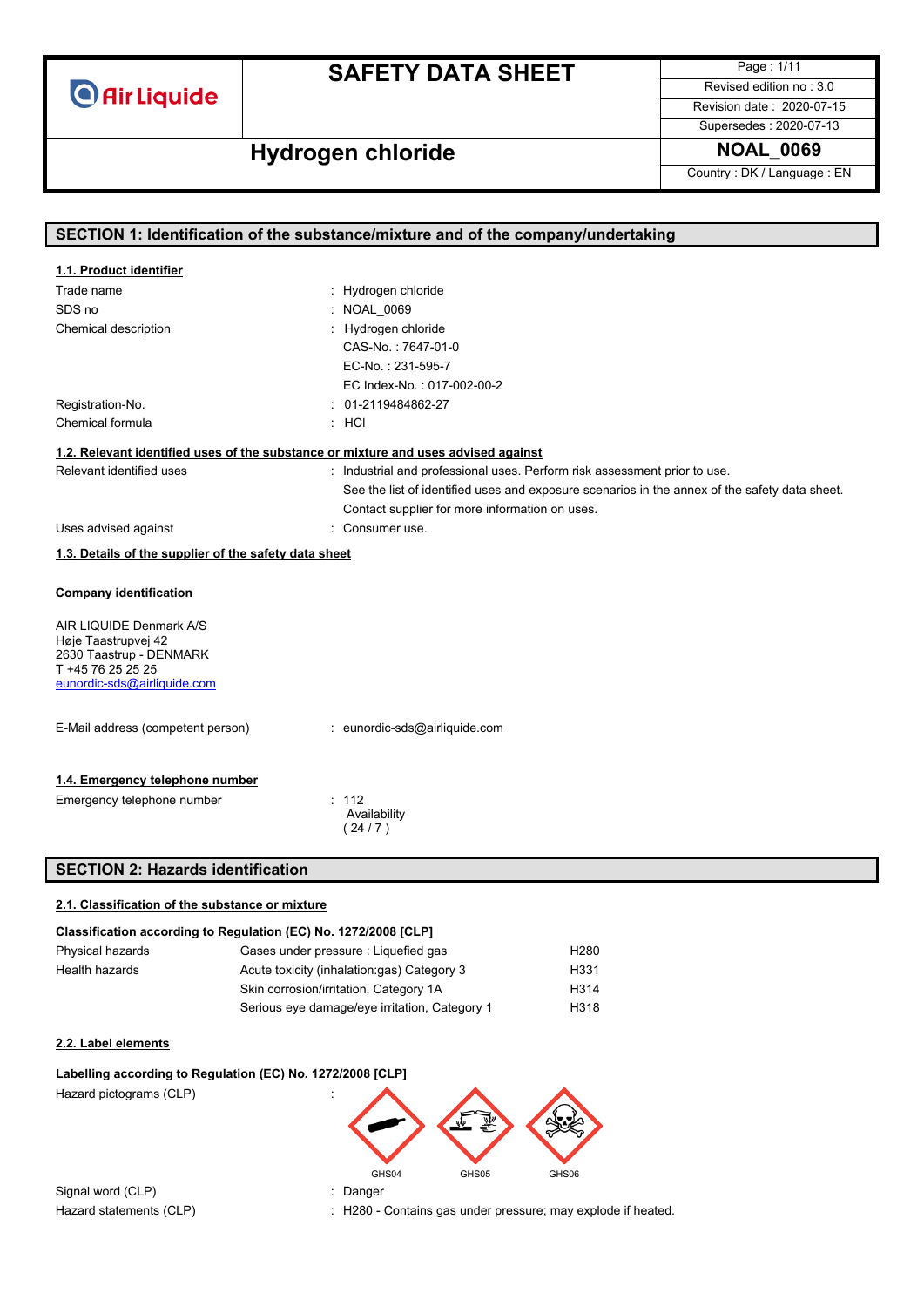### **SAFETY DATA SHEET**

Page : 2/11 Revised edition no : 3.0 Revision date : 2020-07-15

# **Hydrogen** chloride

| Supersedes: 2020-07-13     |
|----------------------------|
| <b>NOAL 0069</b>           |
| Country: DK / Language: EN |

|                                | H331 - Toxic if inhaled                                                                                                                                                                          |
|--------------------------------|--------------------------------------------------------------------------------------------------------------------------------------------------------------------------------------------------|
|                                | H314 - Causes severe skin burns and eye damage.                                                                                                                                                  |
| Precautionary statements (CLP) |                                                                                                                                                                                                  |
|                                | - Prevention : P271 - Use only outdoors or in a well-ventilated area.                                                                                                                            |
|                                | P260 - Do not breathe dust/fume/gas/mist/vapours/spray.                                                                                                                                          |
|                                | P264 - Wash hands, forearms and face thoroughly after handling.                                                                                                                                  |
|                                | P280 - Wear protective gloves, protective clothing, eye protection, face protection.                                                                                                             |
|                                | - Response : P301+P330+P331 - IF SWALLOWED: rinse mouth. Do NOT induce vomiting.                                                                                                                 |
|                                | P305+P351+P338 - IF IN EYES: Rinse cautiously with water for several minutes. Remove<br>contact lenses, if present and easy to do. Continue rinsing.                                             |
|                                | P321 - Specific treatment (see supplemental first aid instruction on this label)                                                                                                                 |
|                                | P303+P361+P353 - IF ON SKIN (or hair): Take off immediately all contaminated clothing.<br>Rinse skin with water/shower                                                                           |
|                                | P304+P340 - IF INHALED: Remove person to fresh air and keep comfortable for breathing.                                                                                                           |
|                                | P310 - Immediately call a POISON CENTER or doctor.                                                                                                                                               |
|                                | - Storage : P403+P233 - Store in a well-ventilated place. Keep container tightly closed.                                                                                                         |
|                                | P410+P403 - Protect from sunlight. Store in a well-ventilated place.                                                                                                                             |
|                                | P405 - Store locked up.                                                                                                                                                                          |
|                                | - Disposal considerations : P501 - Dispose of contents/container to hazardous or special waste collection point, in<br>accordance with local, regional, national and/or international regulation |
|                                |                                                                                                                                                                                                  |

### **2.3. Other hazards**

: None.

### **SECTION 3: Composition/information on ingredients**

### **3.1. Substances**

| Name              | <b>Product identifier</b>                                                                                       | Composition<br>IV-%1: | <b>Classification according to</b><br><b>Regulation (EC) No. 1272/2008 [CLP]</b>                          |
|-------------------|-----------------------------------------------------------------------------------------------------------------|-----------------------|-----------------------------------------------------------------------------------------------------------|
| Hydrogen chloride | (CAS-No.) 7647-01-0<br>(EC-No.) 231-595-7<br>(EC Index-No.) 017-002-00-2<br>(Registration-No.) 01-2119484862-27 | 100                   | Press. Gas (Lig.), H280<br>Acute Tox. 3 (Inhalation:gas), H331<br>Skin Corr. 1A, H314<br>Eye Dam. 1, H318 |

*Contains no other components or impurities which will influence the classification of the product.*

 : Not established. **3.2. Mixtures** 

### **SECTION 4: First aid measures**

### **4.1. Description of first aid measures**

| - Inhalation   | : Remove victim to uncontaminated area wearing self contained breathing apparatus. Keep<br>victim warm and rested. Call a doctor. Perform cardiopulmonary resuscitation if breathing<br>stopped. |
|----------------|--------------------------------------------------------------------------------------------------------------------------------------------------------------------------------------------------|
| - Skin contact | : Remove contaminated clothing. Drench affected area with water for at least 15 minutes.                                                                                                         |
|                | In case of frostbite spray with water for at least 15 minutes. Apply a sterile dressing. Obtain<br>medical assistance.                                                                           |
| - Eye contact  | : Immediately flush eyes thoroughly with water for at least 15 minutes.                                                                                                                          |
| - Ingestion    | : Ingestion is not considered a potential route of exposure.                                                                                                                                     |
|                | 4.2. Most important symptoms and effects, both acute and delayed                                                                                                                                 |
|                | : May cause severe chemical burns to skin and cornea. Suitable first-aid treatment should be<br>immediately available. Seek medical advice before using product.                                 |
|                | Material is destructive to tissue of the mucuous membranes and upper respiratory tract. Cough,<br>shortness of breath, headache, nausea.                                                         |

Refer to section 11.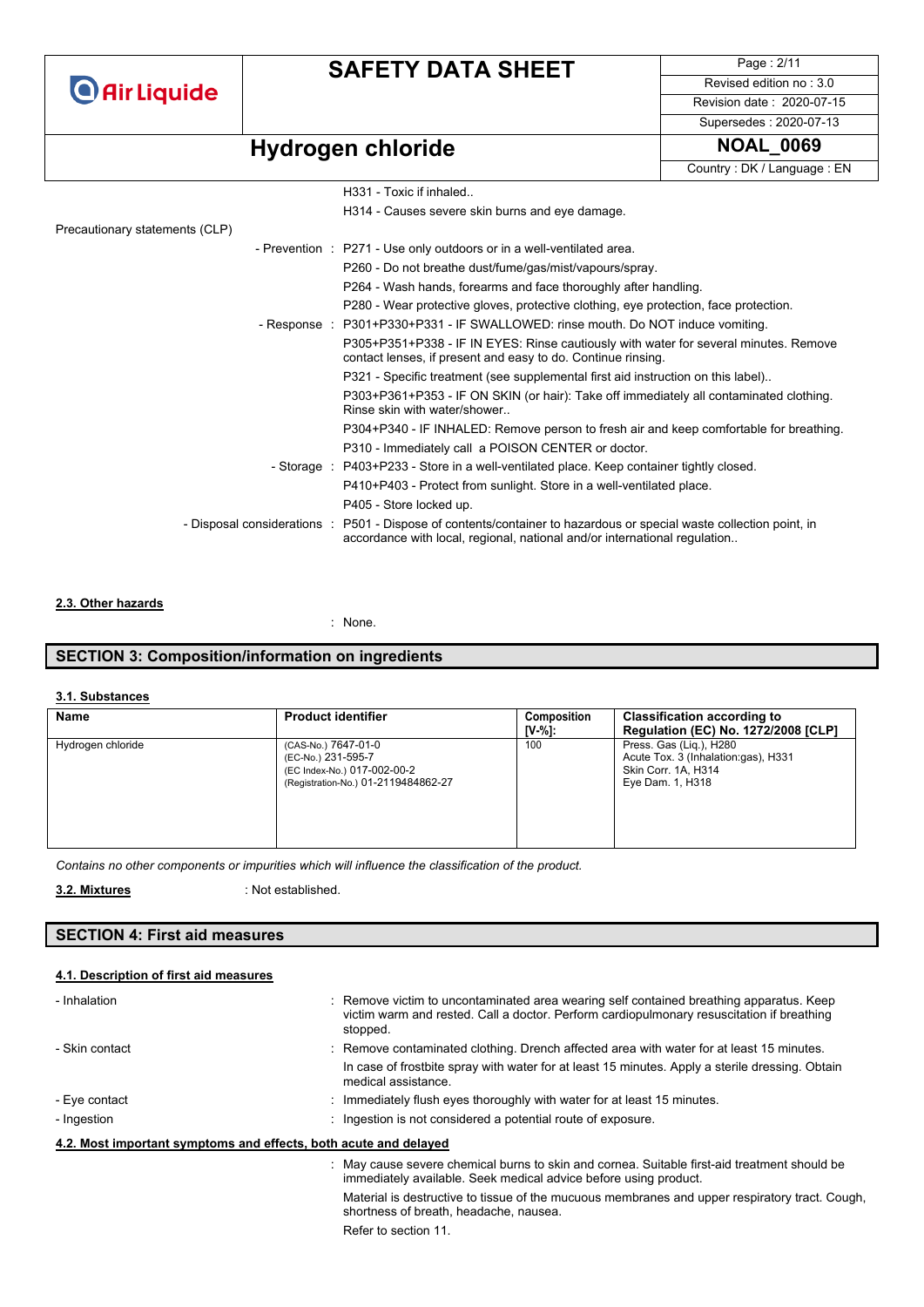

Page : 3/11 Revised edition no : 3.0 Revision date : 2020-07-15

Supersedes : 2020-07-13

# **Hydrogen chloride NOAL\_0069**

Country : DK / Language : EN

### **4.3. Indication of any immediate medical attention and special treatment needed**

: Obtain medical assistance.

Treat with corticosteroid spray as soon as possible after inhalation.

### **SECTION 5: Firefighting measures**

| 5.1. Extinguishing media                                           |                                                                                                                                                                                                                                                                                                                 |  |  |
|--------------------------------------------------------------------|-----------------------------------------------------------------------------------------------------------------------------------------------------------------------------------------------------------------------------------------------------------------------------------------------------------------|--|--|
| - Suitable extinguishing media<br>- Unsuitable extinguishing media | : Water spray or fog.<br>: Do not use water jet to extinguish.                                                                                                                                                                                                                                                  |  |  |
| 5.2. Special hazards arising from the substance or mixture         |                                                                                                                                                                                                                                                                                                                 |  |  |
| Specific hazards<br>Hazardous combustion products                  | : Exposure to fire may cause containers to rupture/explode.<br>: None that are more hazardous than the product itself.                                                                                                                                                                                          |  |  |
| 5.3. Advice for firefighters                                       |                                                                                                                                                                                                                                                                                                                 |  |  |
| Specific methods                                                   | Use fire control measures appropriate for the surrounding fire. Exposure to fire and heat<br>radiation may cause gas receptacles to rupture. Cool endangered receptacles with water spray<br>jet from a protected position. Prevent water used in emergency cases from entering sewers and<br>drainage systems. |  |  |
|                                                                    | If possible, stop flow of product.                                                                                                                                                                                                                                                                              |  |  |
|                                                                    | Use water spray or fog to knock down fire fumes if possible.                                                                                                                                                                                                                                                    |  |  |
|                                                                    | Move containers away from the fire area if this can be done without risk.                                                                                                                                                                                                                                       |  |  |
| Special protective equipment for fire fighters                     | Wear gas tight chemically protective clothing in combination with self contained breathing<br>apparatus.                                                                                                                                                                                                        |  |  |
|                                                                    | Standard EN 943-2: Protective clothing against liquid and gaseous chemicals, aerosols and<br>solid particles. Gas-tight chemical protective suits for emergency teams.                                                                                                                                          |  |  |
|                                                                    | Standard EN 137 - Self-contained open-circuit compressed air breathing apparatus with full<br>face mask.                                                                                                                                                                                                        |  |  |
|                                                                    |                                                                                                                                                                                                                                                                                                                 |  |  |

### **SECTION 6: Accidental release measures**

#### **6.1. Personal precautions, protective equipment and emergency procedures**

|                                                           | : Try to stop release.                                                                                                  |
|-----------------------------------------------------------|-------------------------------------------------------------------------------------------------------------------------|
|                                                           | Evacuate area.                                                                                                          |
|                                                           | Monitor concentration of released product.                                                                              |
|                                                           | Wear self-contained breathing apparatus when entering area unless atmosphere is proved to<br>be safe.                   |
|                                                           | Use chemically protective clothing.                                                                                     |
|                                                           | Ensure adequate air ventilation.                                                                                        |
|                                                           | Prevent from entering sewers, basements and workpits, or any place where its accumulation<br>can be dangerous.          |
|                                                           | Act in accordance with local emergency plan.                                                                            |
|                                                           | Stay upwind.                                                                                                            |
| 6.2. Environmental precautions                            |                                                                                                                         |
|                                                           | : Reduce vapour with fog or fine water spray.                                                                           |
|                                                           | Try to stop release.                                                                                                    |
| 6.3. Methods and material for containment and cleaning up |                                                                                                                         |
|                                                           | : Hose down area with water.                                                                                            |
|                                                           | Keep area evacuated and free from ignition sources until any spilled liquid has evaporated<br>(ground free from frost). |
|                                                           | Wash contaminated equipment or sites of leaks with copious quantities of water.                                         |
| 6.4. Reference to other sections                          |                                                                                                                         |
|                                                           | $\therefore$ See also sections 8 and 13.                                                                                |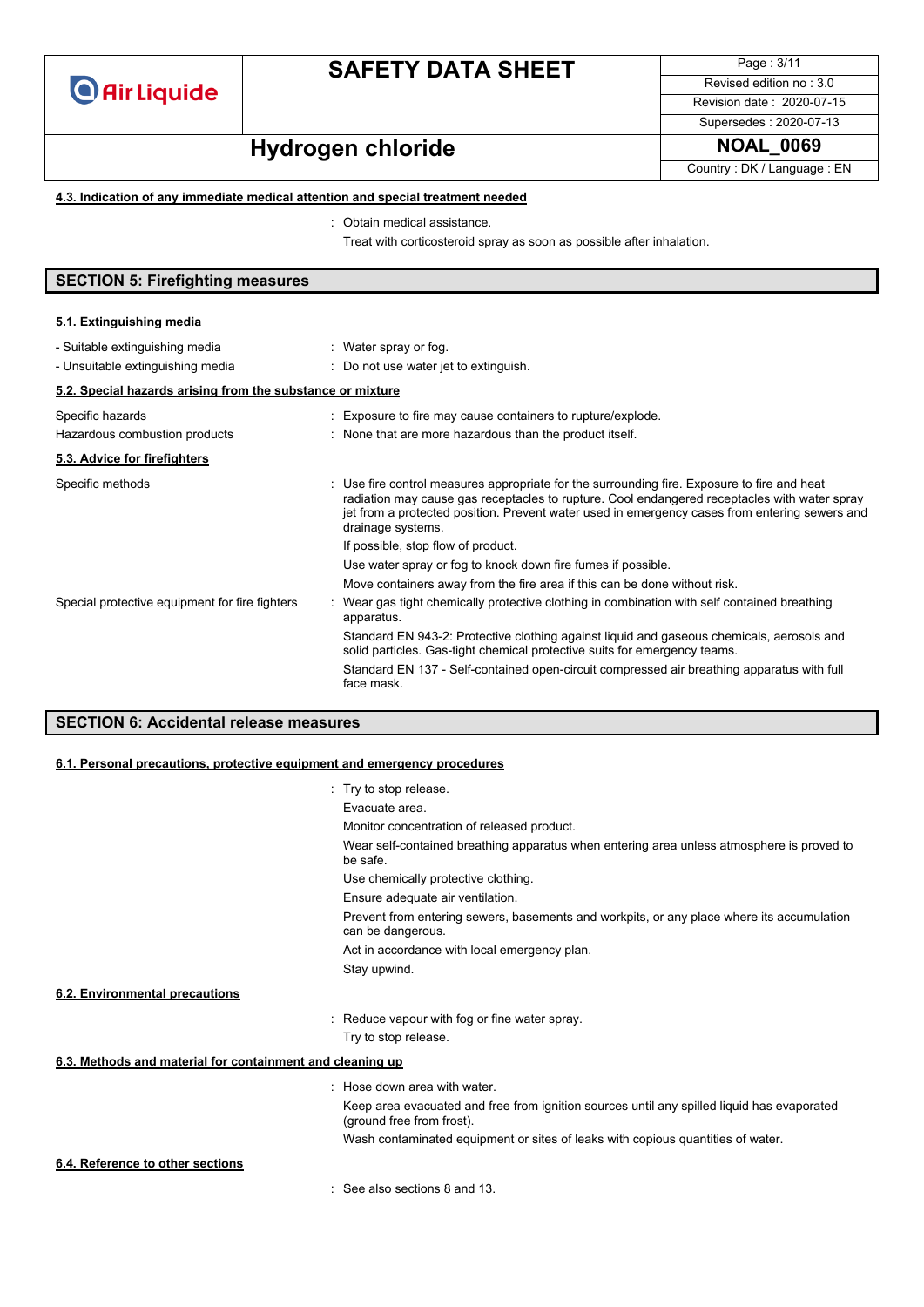

Page : 4/11 Revised edition no : 3.0 Revision date : 2020-07-15

Supersedes : 2020-07-13

### **Hydrogen** chloride **NOAL\_0069**

Country : DK / Language : EN

### **SECTION 7: Handling and storage**

### Safe use of the product interest in the product must be handled in accordance with good industrial hygiene and safety procedures. Only experienced and properly instructed persons should handle gases under pressure. Consider pressure relief device(s) in gas installations. Ensure the complete gas system was (or is regularily) checked for leaks before use. Do not smoke while handling product. Avoid exposure, obtain special instructions before use. Avoid contact with aluminium. Use only properly specified equipment which is suitable for this product, its supply pressure and temperature. Contact your gas supplier if in doubt. Installation of a cross purge assembly between the cylinder and the regulator is recommended. Purge system with dry inert gas (e.g. helium or nitrogen) before gas is introduced and when system is placed out of service. Avoid suck back of water, acid and alkalis. Do not breathe gas. Avoid release of product into atmosphere. Safe handling of the gas receptacle : Refer to supplier's container handling instructions. Do not allow backfeed into the container. Protect cylinders from physical damage; do not drag, roll, slide or drop. When moving cylinders, even for short distances, use a cart (trolley, hand truck, etc.) designed to transport cylinders. Leave valve protection caps in place until the container has been secured against either a wall or bench or placed in a container stand and is ready for use. If user experiences any difficulty operating valve discontinue use and contact supplier. Never attempt to repair or modify container valves or safety relief devices. Damaged valves should be reported immediately to the supplier. Keep container valve outlets clean and free from contaminants particularly oil and water. Replace valve outlet caps or plugs and container caps where supplied as soon as container is disconnected from equipment. Close container valve after each use and when empty, even if still connected to equipment. Never attempt to transfer gases from one cylinder/container to another. Never use direct flame or electrical heating devices to raise the pressure of a container. Do not remove or deface labels provided by the supplier for the identification of the content of the container. Suck back of water into the container must be prevented. Open valve slowly to avoid pressure shock. : Observe all regulations and local requirements regarding storage of containers. Containers should not be stored in conditions likely to encourage corrosion. Container valve guards or caps should be in place. Containers should be stored in the vertical position and properly secured to prevent them from falling over. Stored containers should be periodically checked for general condition and leakage. Keep container below 50°C in a well ventilated place. Store containers in location free from fire risk and away from sources of heat and ignition. Keep away from combustible materials. **7.1. Precautions for safe handling 7.2. Conditions for safe storage, including any incompatibilities 7.3. Specific end use(s)**

: None.

### **SECTION 8: Exposure controls/personal protection**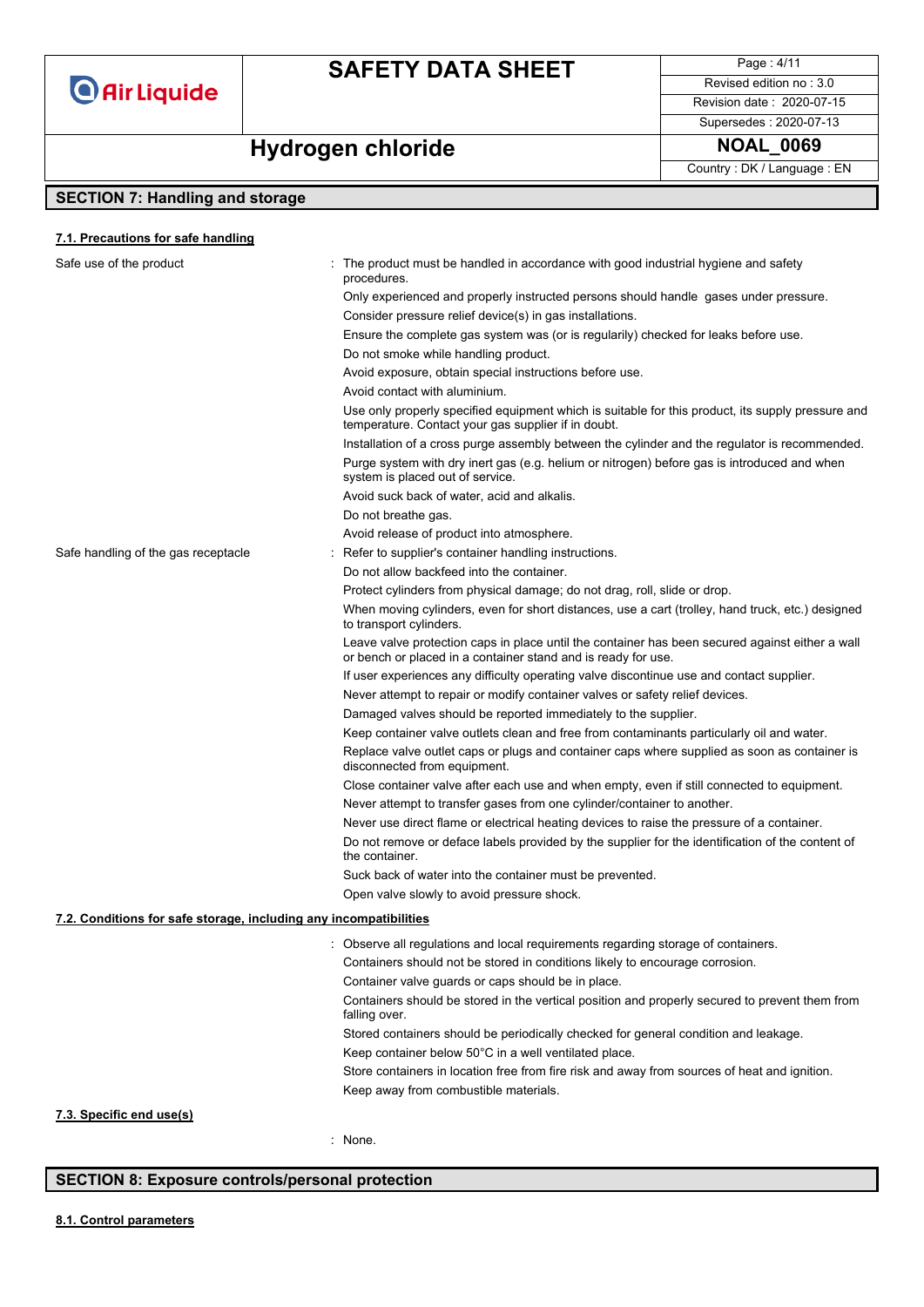| <b>O</b> Air Liquide |  |
|----------------------|--|
|----------------------|--|

Page : 5/11

Revised edition no : 3.0 Revision date : 2020-07-15

Supersedes : 2020-07-13

# **Hydrogen chloride NOAL\_0069**

Country : DK / Language : EN

| Hydrogen chloride (7647-01-0)                                            |                                                                     |                     |                                                                                                                                                 |  |
|--------------------------------------------------------------------------|---------------------------------------------------------------------|---------------------|-------------------------------------------------------------------------------------------------------------------------------------------------|--|
| <b>OEL: Occupational Exposure Limits</b>                                 |                                                                     |                     |                                                                                                                                                 |  |
| EU                                                                       | TWA IOELV (EU) 8 h [mg/m <sup>3</sup> ]                             |                     | $8 \text{ mg/m}^3$                                                                                                                              |  |
|                                                                          | TWA IOELV (EU) 8 h [ppm]                                            |                     | 5 ppm                                                                                                                                           |  |
|                                                                          | STEL IOELV (EU) 15 min [mg/m <sup>3</sup> ]                         |                     | $15$ mg/m <sup>3</sup>                                                                                                                          |  |
|                                                                          | STEL IOELV (EU) 15 min [ppm]                                        |                     | $10$ ppm                                                                                                                                        |  |
| Denmark                                                                  | TWA (DK) OEL 8h [mg/m <sup>3</sup> ]                                |                     | $7$ mg/m <sup>3</sup>                                                                                                                           |  |
|                                                                          | TWA (DK) OEL 8h [ppm]                                               |                     | 5 ppm                                                                                                                                           |  |
|                                                                          | Anmærkninger (DK)                                                   |                     | E (betyder, at stoffet har en EF-grænseværdi); L<br>(markerer, at grænseværdien er en loftværdi, som ikke<br>på noget tidspunkt må overskrides) |  |
|                                                                          |                                                                     |                     |                                                                                                                                                 |  |
| Hydrogen chloride (7647-01-0)                                            |                                                                     |                     |                                                                                                                                                 |  |
| <b>OEL: Occupational Exposure Limits</b><br>EU                           |                                                                     |                     | $8 \text{ mg/m}^3$                                                                                                                              |  |
|                                                                          | TWA IOELV (EU) 8 h [mg/m <sup>3</sup> ]<br>TWA IOELV (EU) 8 h [ppm] |                     |                                                                                                                                                 |  |
|                                                                          | STEL IOELV (EU) 15 min [mg/m <sup>3</sup> ]                         |                     | 5 ppm<br>$15$ mg/m <sup>3</sup>                                                                                                                 |  |
|                                                                          | STEL IOELV (EU) 15 min [ppm]                                        |                     | 10 ppm                                                                                                                                          |  |
| Denmark                                                                  | TWA (DK) OEL 8h [mg/m <sup>3</sup> ]                                |                     | $7 \text{ mg/m}^3$                                                                                                                              |  |
|                                                                          | TWA (DK) OEL 8h [ppm]                                               |                     | 5 ppm                                                                                                                                           |  |
|                                                                          | Anmærkninger (DK)                                                   |                     | E (betyder, at stoffet har en EF-grænseværdi); L                                                                                                |  |
|                                                                          |                                                                     |                     | (markerer, at grænseværdien er en loftværdi, som ikke                                                                                           |  |
|                                                                          |                                                                     |                     | på noget tidspunkt må overskrides)                                                                                                              |  |
|                                                                          |                                                                     |                     |                                                                                                                                                 |  |
| Hydrogen chloride (7647-01-0)<br>DNEL: Derived no effect level (Workers) |                                                                     |                     |                                                                                                                                                 |  |
| Acute - local effects, inhalation                                        |                                                                     | 15 mg/ $m3$         |                                                                                                                                                 |  |
| Long-term - local effects, inhalation                                    |                                                                     | $8 \text{ mg/m}^3$  |                                                                                                                                                 |  |
| Hydrogen chloride (7647-01-0)                                            |                                                                     |                     |                                                                                                                                                 |  |
| DNEL: Derived no effect level (Workers)                                  |                                                                     |                     |                                                                                                                                                 |  |
| Acute - local effects, inhalation<br>15 mg/ $m3$                         |                                                                     |                     |                                                                                                                                                 |  |
| Long-term - local effects, inhalation                                    |                                                                     | 8 mg/m <sup>3</sup> |                                                                                                                                                 |  |
|                                                                          |                                                                     |                     |                                                                                                                                                 |  |
| Hydrogen chloride (7647-01-0)<br>PNEC: Predicted no effect concentration |                                                                     |                     |                                                                                                                                                 |  |
| Aqua (freshwater)                                                        |                                                                     | 0.036 mg/l          |                                                                                                                                                 |  |
| Aqua (marine water)                                                      |                                                                     | 0.036 mg/l          |                                                                                                                                                 |  |
| Aquatic, intermittent releases                                           |                                                                     | $0.045$ mg/l        |                                                                                                                                                 |  |
| Micro-organisms in sewage treatment plant (STP)<br>0.036 mg/l            |                                                                     |                     |                                                                                                                                                 |  |
| Hydrogen chloride (7647-01-0)                                            |                                                                     |                     |                                                                                                                                                 |  |
| PNEC: Predicted no effect concentration                                  |                                                                     |                     |                                                                                                                                                 |  |
| Aqua (freshwater)<br>0.036 mg/l                                          |                                                                     |                     |                                                                                                                                                 |  |
| 0.036 mg/l<br>Aqua (marine water)                                        |                                                                     |                     |                                                                                                                                                 |  |
| $0.045$ mg/l<br>Aquatic, intermittent releases                           |                                                                     |                     |                                                                                                                                                 |  |
| Micro-organisms in sewage treatment plant (STP)                          |                                                                     | $0.036$ mg/l        |                                                                                                                                                 |  |
|                                                                          |                                                                     |                     |                                                                                                                                                 |  |

#### **8.2. Exposure controls**

#### **8.2.1. Appropriate engineering controls**

: Provide adequate general and local exhaust ventilation.

Product to be handled in a closed system.

Systems under pressure should be regularily checked for leakages.

Ensure exposure is below occupational exposure limits (where available).

Gas detectors should be used when toxic gases may be released.

Consider the use of a work permit system e.g. for maintenance activities.

#### **8.2.2. Individual protection measures, e.g. personal protective equipment**

|                       | $\therefore$ A risk assessment should be conducted and documented in each work area to assess the risks<br>related to the use of the product and to select the PPE that matches the relevant risk. The<br>following recommendations should be considered:<br>PPE compliant to the recommended EN/ISO standards should be selected. |
|-----------------------|------------------------------------------------------------------------------------------------------------------------------------------------------------------------------------------------------------------------------------------------------------------------------------------------------------------------------------|
| • Eve/face protection | : Wear goggles and a face shield when transfilling or breaking transfer connections.<br>Standard EN 166 - Personal eye-protection - specifications.<br>Provide readily accessible eye wash stations and safety showers.                                                                                                            |

• Skin protection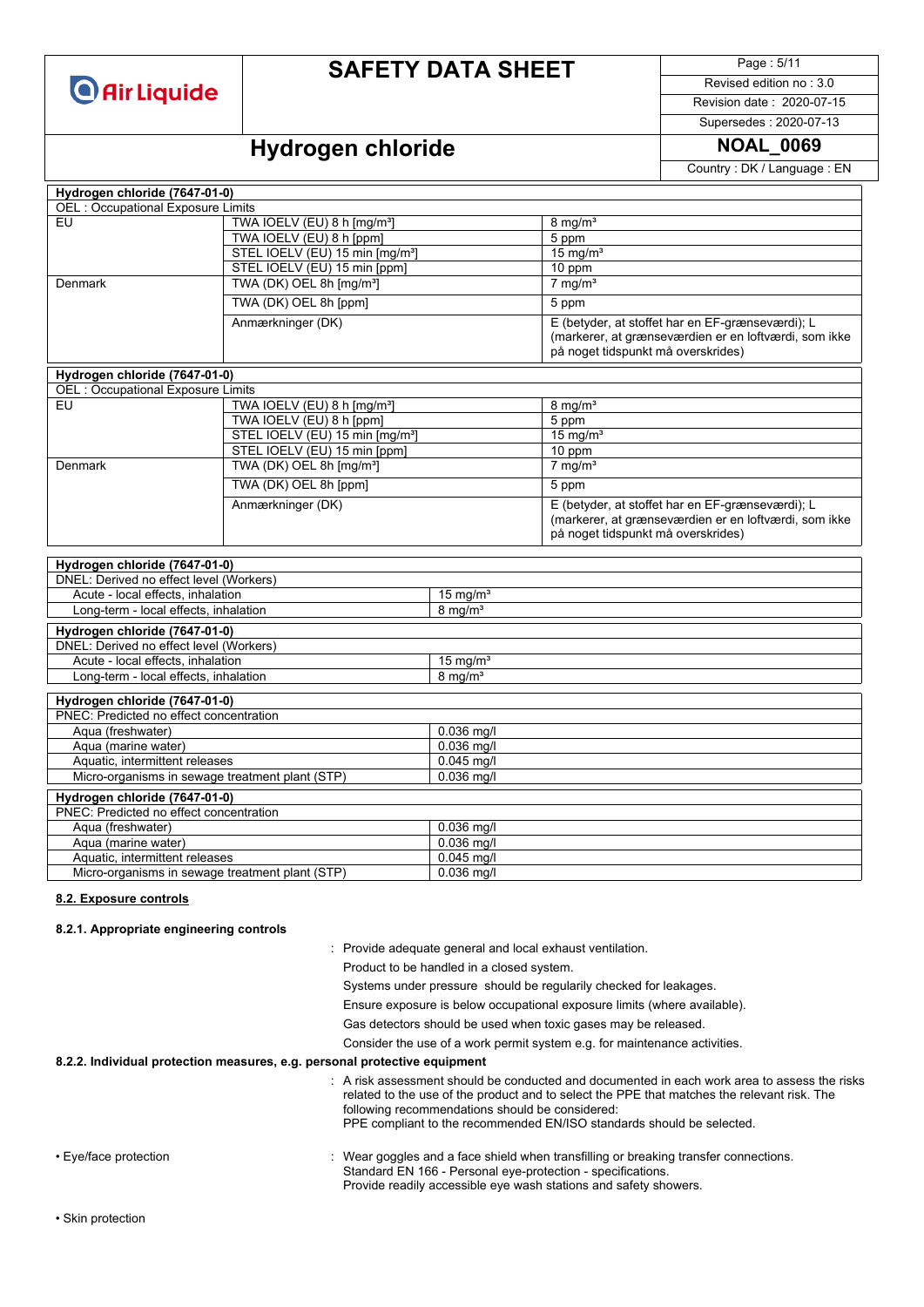### **SAFETY DATA SHEET**

Page : 6/11 Revised edition no : 3.0 Revision date : 2020-07-15 Supersedes : 2020-07-13

# **Hydrogen chloride NOAL\_0069**

Country : DK / Language : EN

| - Hand protection        | : Wear working gloves when handling gas containers.                                                                                                                                                                                                                                                                                                                                                                                                                                                                                                                                                                                                                                                                                                                                                                                                 |
|--------------------------|-----------------------------------------------------------------------------------------------------------------------------------------------------------------------------------------------------------------------------------------------------------------------------------------------------------------------------------------------------------------------------------------------------------------------------------------------------------------------------------------------------------------------------------------------------------------------------------------------------------------------------------------------------------------------------------------------------------------------------------------------------------------------------------------------------------------------------------------------------|
|                          | Standard EN 388 - Protective gloves against mechanical risk.                                                                                                                                                                                                                                                                                                                                                                                                                                                                                                                                                                                                                                                                                                                                                                                        |
|                          | Wear cold insulating gloves when transfilling or breaking transfer connections.                                                                                                                                                                                                                                                                                                                                                                                                                                                                                                                                                                                                                                                                                                                                                                     |
|                          | Standard EN 511 - Cold insulating gloves.                                                                                                                                                                                                                                                                                                                                                                                                                                                                                                                                                                                                                                                                                                                                                                                                           |
|                          | Wear chemically resistant protective gloves.                                                                                                                                                                                                                                                                                                                                                                                                                                                                                                                                                                                                                                                                                                                                                                                                        |
|                          | Standard EN 374 - Protective gloves against chemicals.                                                                                                                                                                                                                                                                                                                                                                                                                                                                                                                                                                                                                                                                                                                                                                                              |
|                          | Permeation time: minimum >480min long term exposure : material / thickness Chloroprene<br>rubber (Neoprene®) (CR) / 0.5 [mm].                                                                                                                                                                                                                                                                                                                                                                                                                                                                                                                                                                                                                                                                                                                       |
|                          | Consult glove manufacturer's product information on material suitability and material thickness.                                                                                                                                                                                                                                                                                                                                                                                                                                                                                                                                                                                                                                                                                                                                                    |
|                          | The breakthrough time of the selected gloves must be greater than the intended use period.                                                                                                                                                                                                                                                                                                                                                                                                                                                                                                                                                                                                                                                                                                                                                          |
| - Other                  | Keep suitable chemically resistant protective clothing readily available for emergency use.<br>Standard EN943-1 - Full protective suits against liguid, solid and gaseous chemicals.<br>Wear safety shoes while handling containers.<br>Standard EN ISO 20345 - Personal protective equipment - Safety footwear.                                                                                                                                                                                                                                                                                                                                                                                                                                                                                                                                    |
| • Respiratory protection | Gas filters may be used if all surrounding conditions e.g. type and concentration of the<br>contaminant(s) and duration of use are known.<br>Use gas filters with full face mask, where exposure limits may be exceeded for a short-term<br>period, e.g. connecting or disconnecting containers.<br>Recommended: Filter E (yellow).<br>Gas filters do not protect against oxygen deficiency.<br>Standard EN 14387 - Gas filter(s), combined filter(s) and standard EN136, full face masks.<br>Keep self contained breathing apparatus readily available for emergency use.<br>Self contained breathing apparatus is recommended, where unknown exposure may be<br>expected, e.g. during maintenance activities on installation systems.<br>Standard EN 137 - Self-contained open-circuit compressed air breathing apparatus with full<br>face mask. |
| • Thermal hazards        | None in addition to the above sections.                                                                                                                                                                                                                                                                                                                                                                                                                                                                                                                                                                                                                                                                                                                                                                                                             |

#### **8.2.3. Environmental exposure controls**

: Refer to local regulations for restriction of emissions to the atmosphere. See section 13 for specific methods for waste gas treatment.

### **SECTION 9: Physical and chemical properties**

### **9.1. Information on basic physical and chemical properties**

Appearance

| Physical state at 20°C / 101.3kPa<br>٠          | : Gas.                                                                  |
|-------------------------------------------------|-------------------------------------------------------------------------|
| Colour<br>$\bullet$                             | : Colourless, Gives off white fumes in moist air.                       |
| Odour                                           | : Pungent.                                                              |
| Odour threshold                                 | : Odour threshold is subjective and inadequate to warn of overexposure. |
| pH value                                        | : If dissolved in water pH-value will be affected.                      |
| Molar mass                                      | $: 36.5$ g/mol                                                          |
| Melting point                                   | : $-114$ °C                                                             |
| Boiling point                                   | $\cdot$ -85 °C                                                          |
| Flash point                                     | : Not applicable for gases and gas mixtures.                            |
| Critical temperature [°C]                       | : 51.4 °C                                                               |
| Evaporation rate (ether=1)                      | : Not applicable for gases and gas mixtures.                            |
| Flammability range                              | : Non flammable.                                                        |
| Vapour pressure [20°C]                          | : 42.6 bar(a)                                                           |
| Vapour pressure [50°C]                          | : 80.6 bar(a)                                                           |
| Relative density, gas (air=1)                   | : 1.3                                                                   |
| Relative density, liquid (water=1)              | : 1.2                                                                   |
| Solubility in water                             | 720000 mg/l                                                             |
| Partition coefficient n-octanol/water [log Kow] | : Not applicable for inorganic products.                                |
| Auto-ignition temperature                       | Non flammable.                                                          |
|                                                 |                                                                         |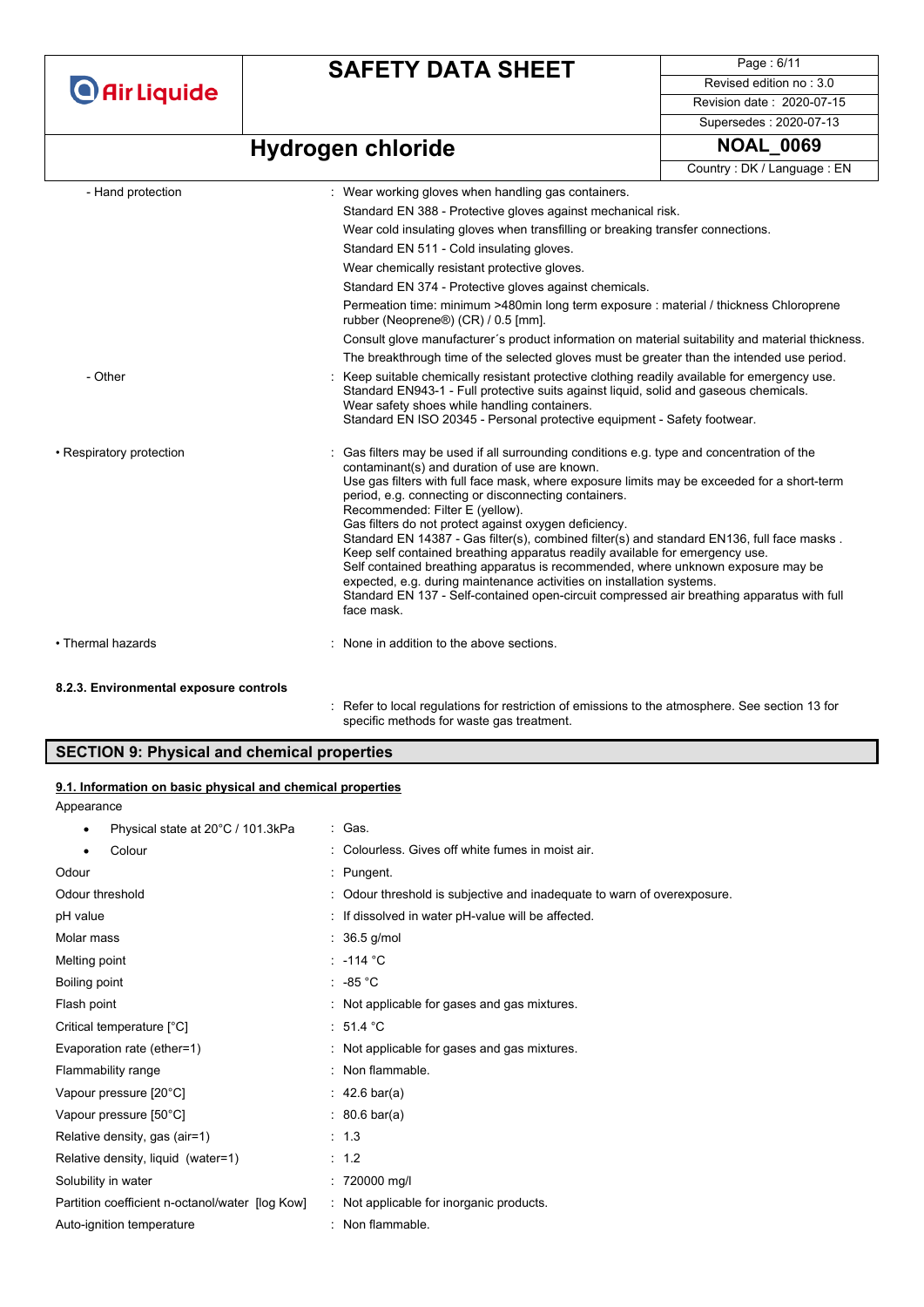Page : 7/11 Revised edition no : 3.0 Revision date : 2020-07-15

### Supersedes : 2020-07-13

# **Hydrogen chloride NOAL\_0069**

|                             |                                                                                                             | Country: DK / Language: EN |
|-----------------------------|-------------------------------------------------------------------------------------------------------------|----------------------------|
| Decomposition point [°C]    | $\therefore$ Not applicable.                                                                                |                            |
| Viscosity [20°C]            | : No reliable data available.                                                                               |                            |
| <b>Explosive Properties</b> | : Not applicable.                                                                                           |                            |
| <b>Oxidising Properties</b> | $\therefore$ Not applicable.                                                                                |                            |
| 9.2. Other information      |                                                                                                             |                            |
| Other data                  | : Gas/vapour heavier than air. May accumulate in confined spaces, particularly at or below<br>ground level. |                            |

### **SECTION 10: Stability and reactivity**

# **10.1. Reactivity**

|                                          | : No reactivity hazard other than the effects described in sub-sections below.                             |
|------------------------------------------|------------------------------------------------------------------------------------------------------------|
| 10.2. Chemical stability                 |                                                                                                            |
|                                          | : Stable under normal conditions.                                                                          |
| 10.3. Possibility of hazardous reactions |                                                                                                            |
|                                          | : No reactivity hazard other than the effects described in sub-sections below.                             |
| 10.4. Conditions to avoid                |                                                                                                            |
|                                          | : Avoid moisture in installation systems.                                                                  |
| 10.5. Incompatible materials             |                                                                                                            |
|                                          | : Reacts with most metals in the presence of moisture, liberating hydrogen, an extremely<br>flammable gas. |
|                                          | With water causes rapid corrosion of some metals.                                                          |
|                                          | Reacts with water to form corrosive acids.                                                                 |
|                                          | May react violently with alkalis.                                                                          |
|                                          | Moisture.                                                                                                  |
|                                          | For additional information on compatibility refer to ISO 11114.                                            |
| 10.6. Hazardous decomposition products   |                                                                                                            |
|                                          | : Under normal conditions of storage and use, hazardous decomposition products should not be<br>produced.  |

### **SECTION 11: Toxicological information**

#### **11.1. Information on toxicological effects**

**Acute toxicity** : Toxic if inhaled. Delayed fatal pulmonary oedema possible.

| LC50 inhalation rat (ppm)         | 1405 ppm/4h                                                                  |
|-----------------------------------|------------------------------------------------------------------------------|
| Hydrogen chloride (7647-01-0)     |                                                                              |
| LC50 inhalation rat (ppm)         | 1405 ppm/4h                                                                  |
| Skin corrosion/irritation         | : Causes severe skin burns and eye damage.                                   |
| Serious eye damage/irritation     | : Causes serious eye damage.                                                 |
| Respiratory or skin sensitisation | : No known effects from this product.                                        |
| Germ cell mutagenicity            | : No known effects from this product.                                        |
| Carcinogenicity                   | : No known effects from this product.                                        |
| <b>Reproductive toxicity</b>      | : No known effects from this product.<br>No known effects from this product. |
| <b>STOT-single exposure</b>       | : Severe corrosion to the respiratory tract at high concentrations.          |
| <b>STOT-repeated exposure</b>     | : No known effects from this product.                                        |
| <b>Aspiration hazard</b>          | : Not applicable for gases and gas mixtures.                                 |

### **SECTION 12: Ecological information**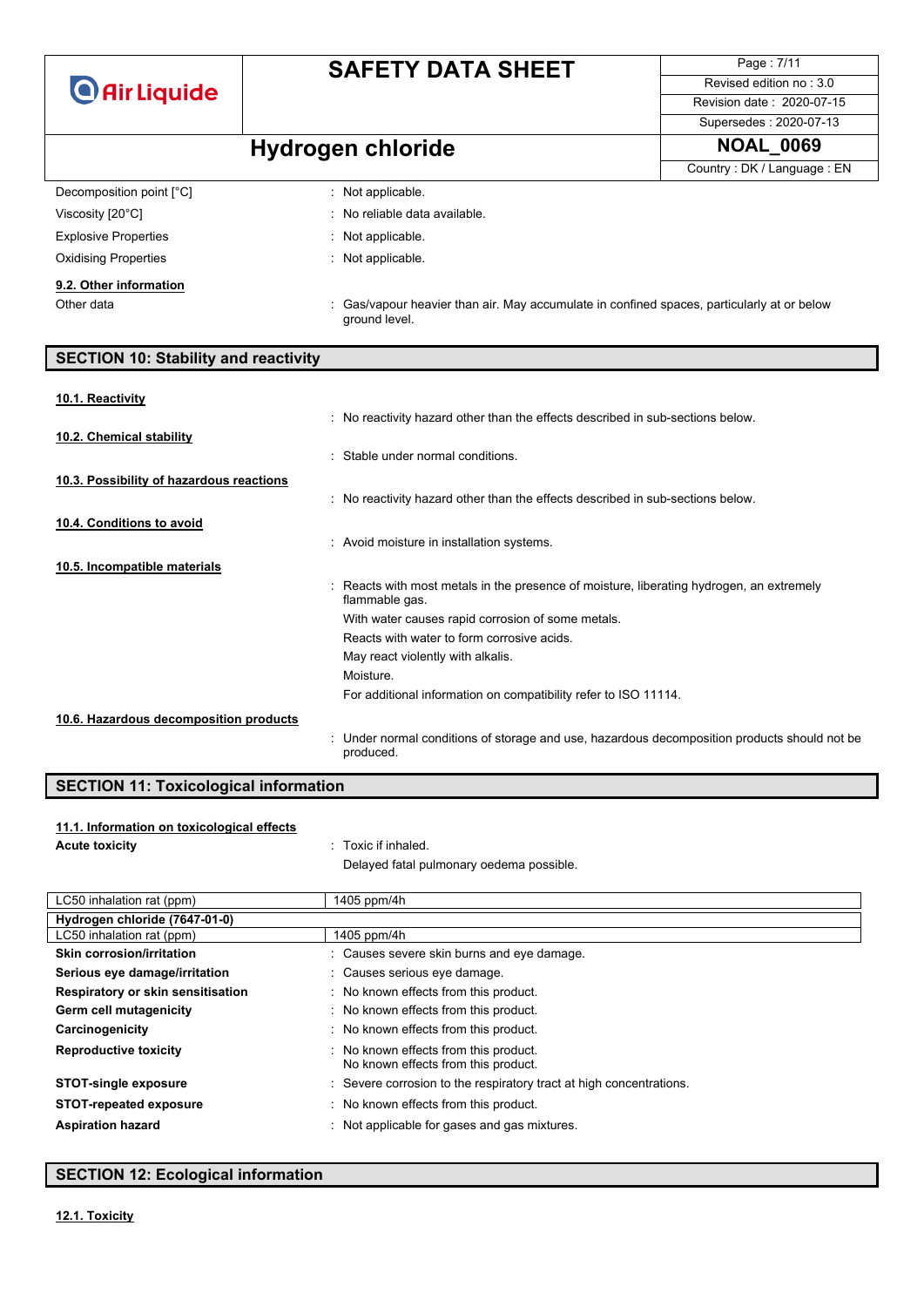### **SAFETY DATA SHEET**

Page : 8/11 Revised edition no : 3.0 Revision date : 2020-07-15

Supersedes : 2020-07-13

Country : DK / Language : EN

# **Hydrogen chloride NOAL\_0069**

| Assessment                                                                            | : Classification criteria are not met.                                                                                            |
|---------------------------------------------------------------------------------------|-----------------------------------------------------------------------------------------------------------------------------------|
| EC50 48h - Daphnia magna [mg/l]<br>EC50 72h - Algae [mg/l]<br>LC50 96 h - Fish [mg/l] | : $4.92 \text{ mg/l}$<br>: $4.7 \text{ mq/l}$<br>$: 3.25 - 3.5$                                                                   |
| 12.2. Persistence and degradability                                                   |                                                                                                                                   |
| Assessment                                                                            | : Not applicable for inorganic products.                                                                                          |
| 12.3. Bioaccumulative potential                                                       |                                                                                                                                   |
| Assessment                                                                            | : No data available.                                                                                                              |
| 12.4. Mobility in soil                                                                |                                                                                                                                   |
| Assessment                                                                            | : Because of its high volatility, the product is unlikely to cause ground or water pollution.<br>Partition into soil is unlikely. |
| 12.5. Results of PBT and vPvB assessment                                              |                                                                                                                                   |
| Assessment                                                                            | : Not classified as PBT or $vPvB$ .                                                                                               |
| 12.6. Other adverse effects                                                           |                                                                                                                                   |
| Other adverse effects                                                                 | : May cause pH changes in aqueous ecological systems.                                                                             |
| Effect on the ozone layer                                                             | $:$ None.                                                                                                                         |
| Effect on global warming                                                              | : No known effects from this product.                                                                                             |
| <b>SECTION 13: Disposal considerations</b>                                            |                                                                                                                                   |
| 13.1. Waste treatment methods                                                         |                                                                                                                                   |

|                                                                                       | Contact supplier if quidance is required.                                                                                                             |
|---------------------------------------------------------------------------------------|-------------------------------------------------------------------------------------------------------------------------------------------------------|
|                                                                                       | Must not be discharged to atmosphere.                                                                                                                 |
|                                                                                       | Gas may be scrubbed in alkaline solution under controlled conditions to avoid violent reaction.                                                       |
|                                                                                       | Ensure that the emission levels from local regulations or operating permits are not exceeded.                                                         |
|                                                                                       | Refer to the EIGA code of practice Doc.30 "Disposal of Gases", downloadable at<br>http://www.eiga.org for more guidance on suitable disposal methods. |
|                                                                                       | Return unused product in original container to supplier.                                                                                              |
| List of hazardous waste codes (from<br>Commission Decision 2000/532/EC as<br>amended) | : 16 05 04 *: Gases in pressure containers (including halons) containing hazardous substances.                                                        |
| 13.2. Additional information                                                          |                                                                                                                                                       |
|                                                                                       | : External treatment and disposal of waste should comply with applicable local and/or national<br>regulations.                                        |

| <b>SECTION 14: Transport information</b> |                              |
|------------------------------------------|------------------------------|
| 14.1. UN number                          |                              |
| UN-No.                                   | 1050<br>٠.                   |
| 14.2. UN proper shipping name            |                              |
| Transport by road/rail (ADR/RID)         | HYDROGEN CHLORIDE, ANHYDROUS |
| Transport by air (ICAO-TI / IATA-DGR)    | Hydrogen chloride, anhydrous |
| Transport by sea (IMDG)                  | HYDROGEN CHLORIDE, ANHYDROUS |
| 14.3. Transport hazard class(es)         |                              |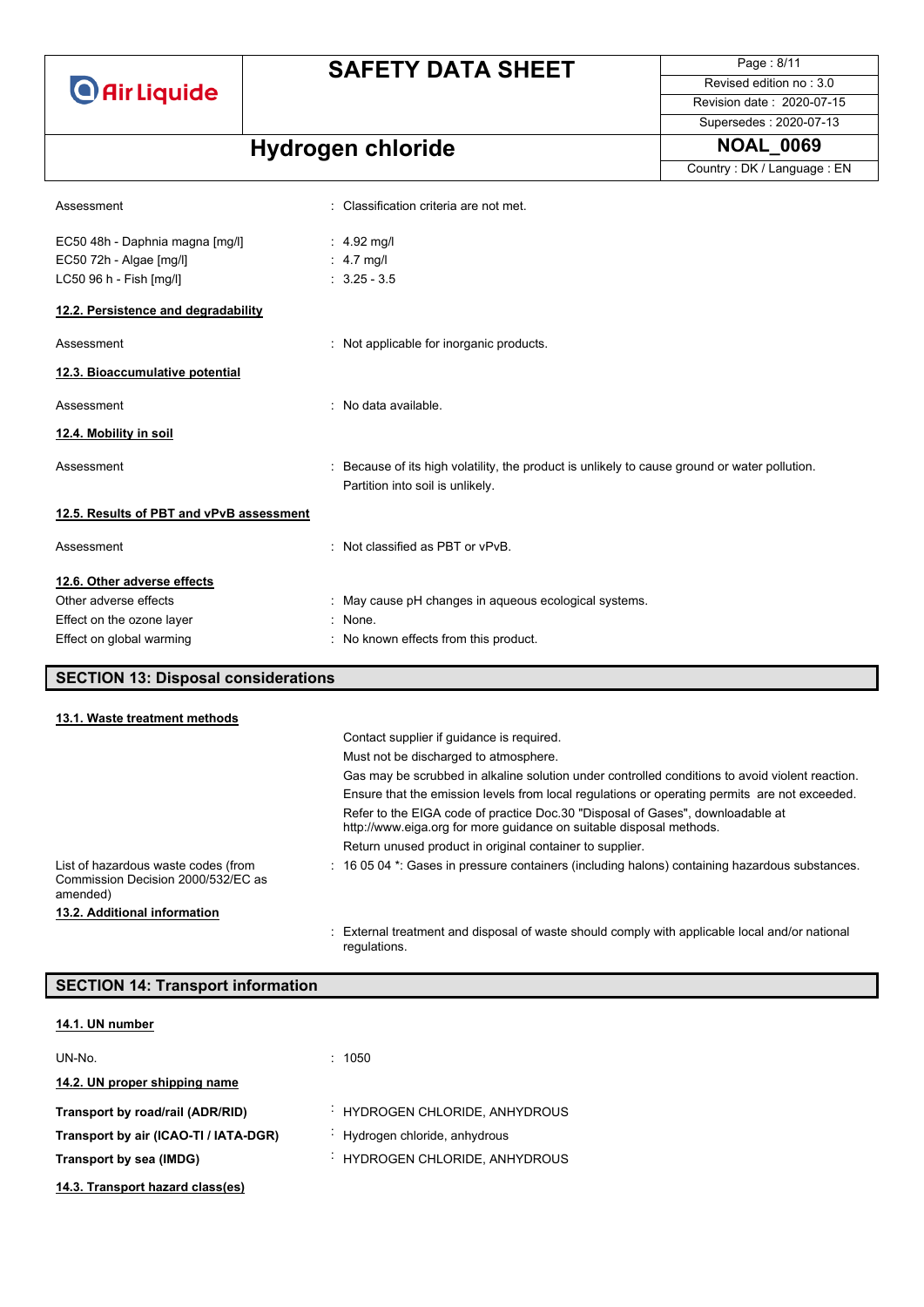### **SAFETY DATA SHEET**

Page : 9/11 Revised edition no : 3.0 Revision date : 2020-07-15

Supersedes : 2020-07-13

### $Hydrogen$  **chloride NOAL\_0069**

Country : DK / Language : EN

#### Labelling



#### **14.7. Transport in bulk according to Annex II of Marpol and the IBC Code**

: Not applicable.

#### **SECTION 15: Regulatory information**

**EU-Regulations 15.1. Safety, health and environmental regulations/legislation specific for the substance or mixture**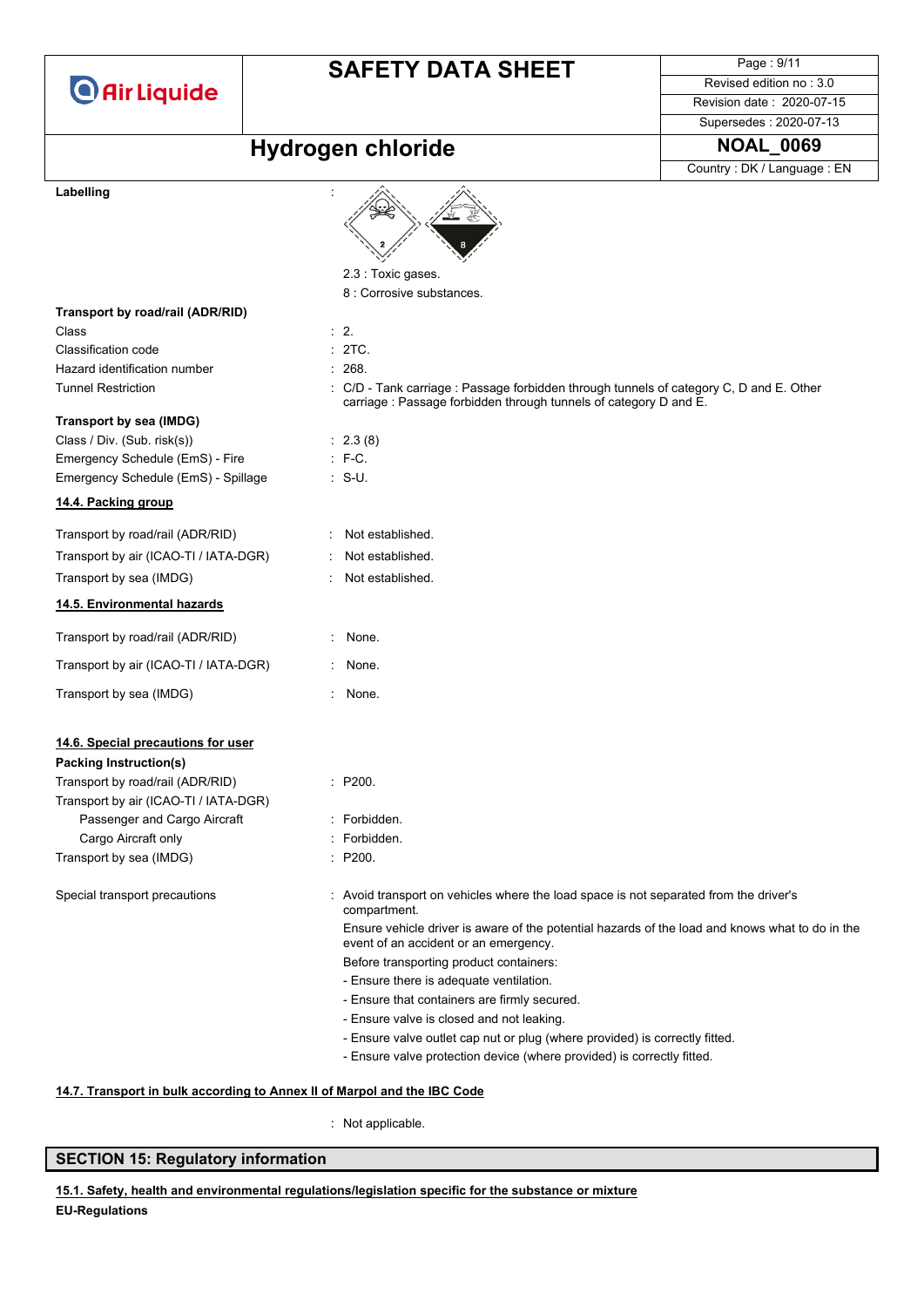

Page : 10/11 Revised edition no : 3.0 Revision date : 2020-07-15 Supersedes : 2020-07-13

# **Hydrogen chloride NOAL\_0069**

|                                           |                                                                                                                                              | Country: DK / Language: EN |
|-------------------------------------------|----------------------------------------------------------------------------------------------------------------------------------------------|----------------------------|
| Restrictions on use                       | : None.                                                                                                                                      |                            |
| Seveso Directive: 2012/18/EU (Seveso III) | : Listed.                                                                                                                                    |                            |
| <b>National regulations</b>               |                                                                                                                                              |                            |
| National legislation                      | : Ensure all national/local regulations are observed.                                                                                        |                            |
|                                           |                                                                                                                                              |                            |
| <b>Denmark</b>                            |                                                                                                                                              |                            |
| Recommendations Danish Regulation         | : Young people below the age of 18 years are not allowed to use the product                                                                  |                            |
|                                           | Pregnant/breastfeeding women working with the product must not be in direct contact with the<br>product                                      |                            |
|                                           | The requirements from the Danish Working Environment Authorities regarding work with<br>carcinogens must be followed during use and disposal |                            |
| 15.2. Chemical safety assessment          |                                                                                                                                              |                            |
| A CSA has been carried out.               |                                                                                                                                              |                            |
|                                           |                                                                                                                                              |                            |
| <b>SECTION 16: Other information</b>      |                                                                                                                                              |                            |

| Indication of changes      | Revised safety data sheet in accordance with commission regulation (EU) No 453/2010.                         |
|----------------------------|--------------------------------------------------------------------------------------------------------------|
| Abbreviations and acronyms | : ATE - Acute Toxicity Estimate                                                                              |
|                            | CLP - Classification Labelling Packaging Regulation; Regulation (EC) No 1272/2008                            |
|                            | REACH - Registration, Evaluation, Authorisation and Restriction of Chemicals Regulation (EC)<br>No 1907/2006 |
|                            | EINECS - European Inventory of Existing Commercial Chemical Substances                                       |
|                            | CAS# - Chemical Abstract Service number                                                                      |
|                            | PPE - Personal Protection Equipment                                                                          |
|                            | LC50 - Lethal Concentration to 50 % of a test population                                                     |
|                            | RMM - Risk Management Measures                                                                               |
|                            | PBT - Persistent. Bioaccumulative and Toxic                                                                  |
|                            | vPvB - Very Persistent and Very Bioaccumulative                                                              |
|                            | STOT- SE: Specific Target Organ Toxicity - Single Exposure                                                   |
|                            | <b>CSA - Chemical Safety Assessment</b>                                                                      |
|                            | EN - European Standard                                                                                       |
|                            | <b>UN</b> - United Nations                                                                                   |
|                            | ADR - European Agreement concerning the International Carriage of Dangerous Goods by<br>Road                 |
|                            | IATA - International Air Transport Association                                                               |
|                            | IMDG code - International Maritime Dangerous Goods                                                           |
|                            | RID - Regulations concerning the International Carriage of Dangerous Goods by Rail                           |
|                            | WGK - Water Hazard Class                                                                                     |
| Training advice            | Users of breathing apparatus must be trained.                                                                |
|                            | Ensure operators understand the toxicity hazard.                                                             |

Full text of H- and EUH-statements

| Acute Tox. 3 (Inhalation:gas) | Acute toxicity (inhalation:gas) Category 3         |
|-------------------------------|----------------------------------------------------|
| Eve Dam. 1                    | Serious eye damage/eye irritation, Category 1      |
| Press. Gas (Liq.)             | Gases under pressure : Liquefied gas               |
| Skin Corr. 1A                 | Skin corrosion/irritation, Category 1A             |
| H <sub>280</sub>              | Contains gas under pressure; may explode if heated |
| H314                          | Causes severe skin burns and eye damage            |
| H318                          | Causes serious eye damage.                         |
| H331                          | Toxic if inhaled.                                  |